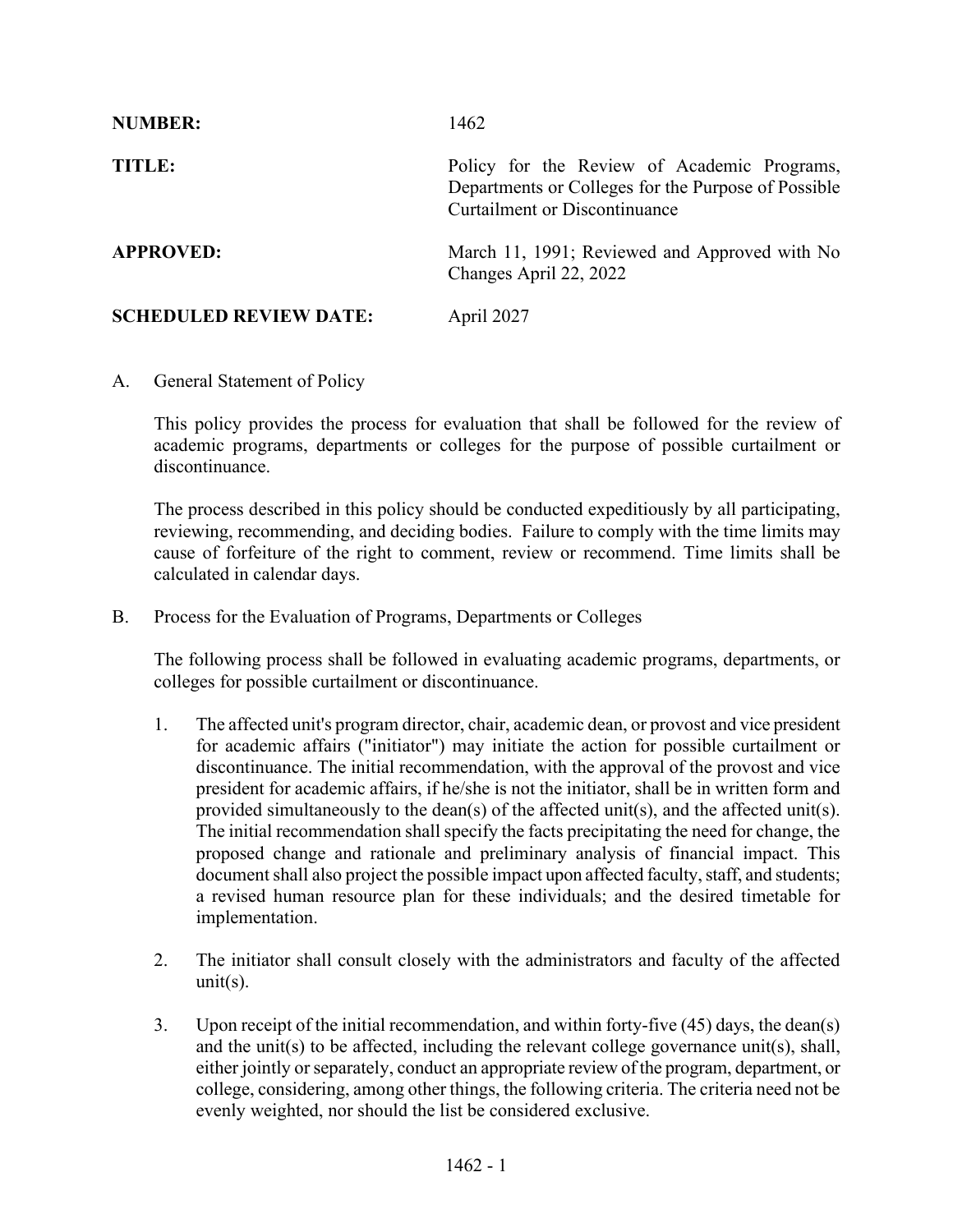- a. The relevancy and relationship of the program to the mission and objectives of the college and university.
- b. The overall quality of the affected unit presently and potentially.
- c. Cost and revenues associated with the affected unit.
- d. Student enrollment/productivity.
- e. The current and projected relationship to other programs, departments, or institutions.
- f. Distinctive and unique features in concept, design or implementation.
- g. Impact on women and minorities.
- h. Implications with respect to research.
- i. Impact on student needs.
- j. Placement and employment opportunities for students.
- k. Alternatives to curtailment, discontinuation, consolidation, or significant reorganization.
- 4. Within fifteen (15) days prior to expiration of the time for review, the provost and vice president for academic affairs shall notify the chairs of the Senates that materials will be sent to them for action pursuant to this policy.
- 5. After review at the college level, the academic dean (including the college's governance unit(s), and the affected unit will forward their recommendations, with all supporting documentation, within the time prescribed, simultaneously to the Faculty Senate, Student Senate and provost and vice president for academic affairs for review.
- 6. Within thirty (30) days of receipt of materials, the Faculty and Student Senates shall forward their recommendations to the provost and vice president for academic affairs.
- 7. The provost and vice president for academic affairs shall conduct an independent analysis of the initial recommendation (unless he/she initiated the process). Within fifteen (15) days of receipt of recommendations from the Senates, the provost and vice president for academic affairs shall review the recommendations of the dean(s), affected unit(s), Faculty Senate and Student Senate and make a recommendation of proposed action to the president.
- 8. Within fifteen (15) days of receipt of the provost and vice president for academic affairs' recommendations, the president shall review the recommendation of proposed action, consult any parties which are deemed appropriate, and make a final decision on whether